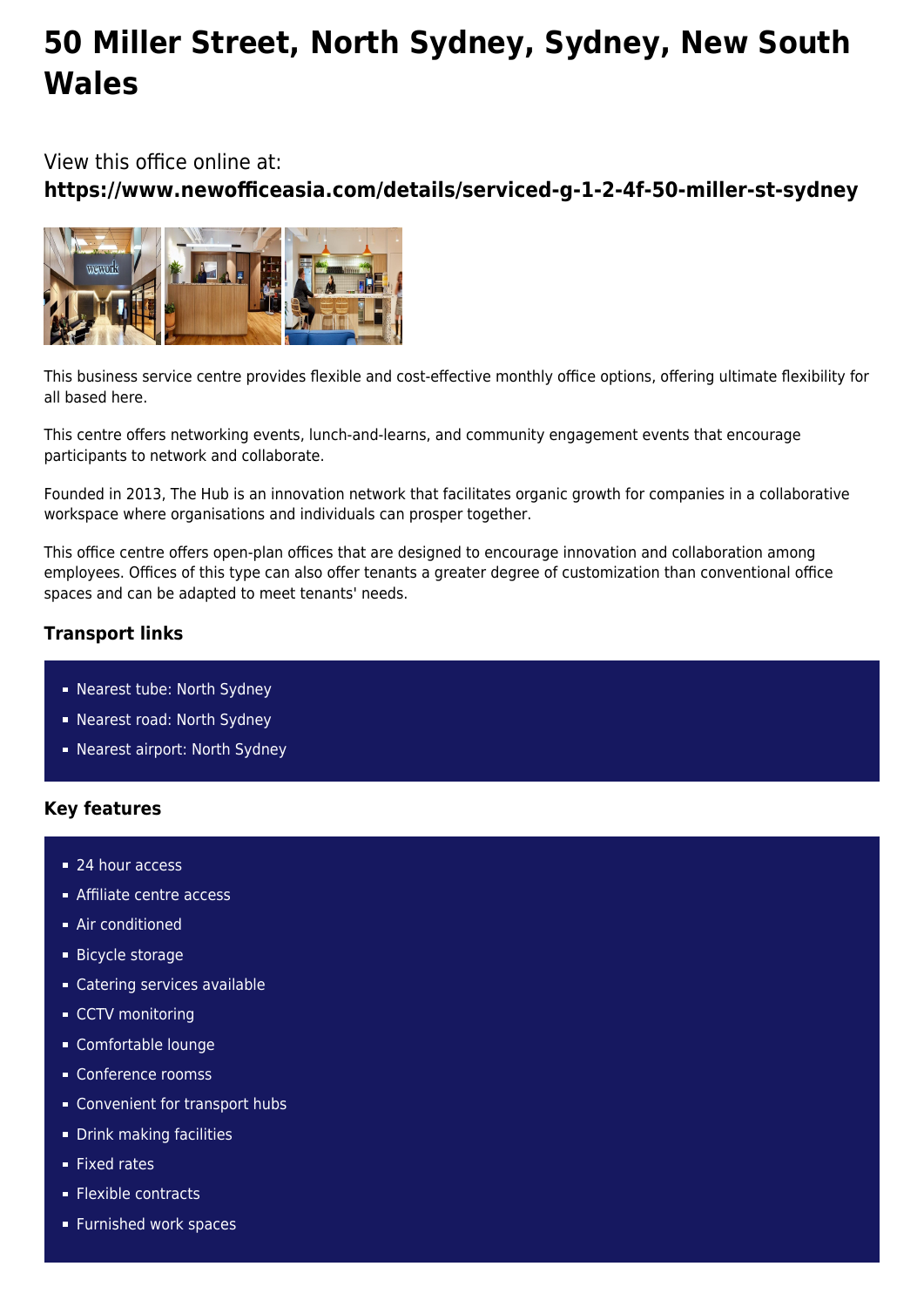- High-speed internet (shared)
- **Inclusive of services**
- **Individual workspaces**
- **IF and Telecoms infrastructure**
- Kitchen facilities
- $-$  Lift
- Mail handling service
- **Meeting rooms**
- **Modern interiors**
- **Office cleaning service**
- On-site management support
- Open plan workstations
- **Printing and copying equipment**
- Ready to go
- Reception staff
- **Recycling points**
- **Shared Workspace**
- **Shower cubicles**
- **Town centre location**
- WC
- Wi-fi access

### **Location**

A 4-floor building conveniently located in North Sydney's Central Business District, this centre is accessible by bus and train into Sydney's CBD in under ten minutes and has easy access to Sydney's CBD.

The property is located around the corner from Greenwood Plaza, where there is a wide selection of restaurants, cafes, retailers, outlets and bars to enjoy before work or during lunch.

You'll also find plenty of options for putting up travelling guests in the vicinity, like the Mary Mackillop Place Hotel, located just 30m away from these executive offices and within walking distance.

You can enjoy lunch with a view of Sydney Harbour from Wendy's Secret Garden, or explore Luna Park on foot.

### **Points of interest within 1000 metres**

- Mary Mackillop Place (hotel/motel, motel) 29m from business centre
- Dr Aik Thai Yeng (dentist) 41m from business centre
- **Dr Ivy Hiaso (dentist) 41m from business centre**
- Viet's Pho (vietnamese, restaurant) 48m from business centre
- Froymont Securities (dentist) 54m from business centre
- Khaosan Road Thai (restaurant, thai) 55m from business centre
- Bar Bellaccino (café/pub, café) 56m from business centre
- Asher 7Fold (restaurant) 56m from business centre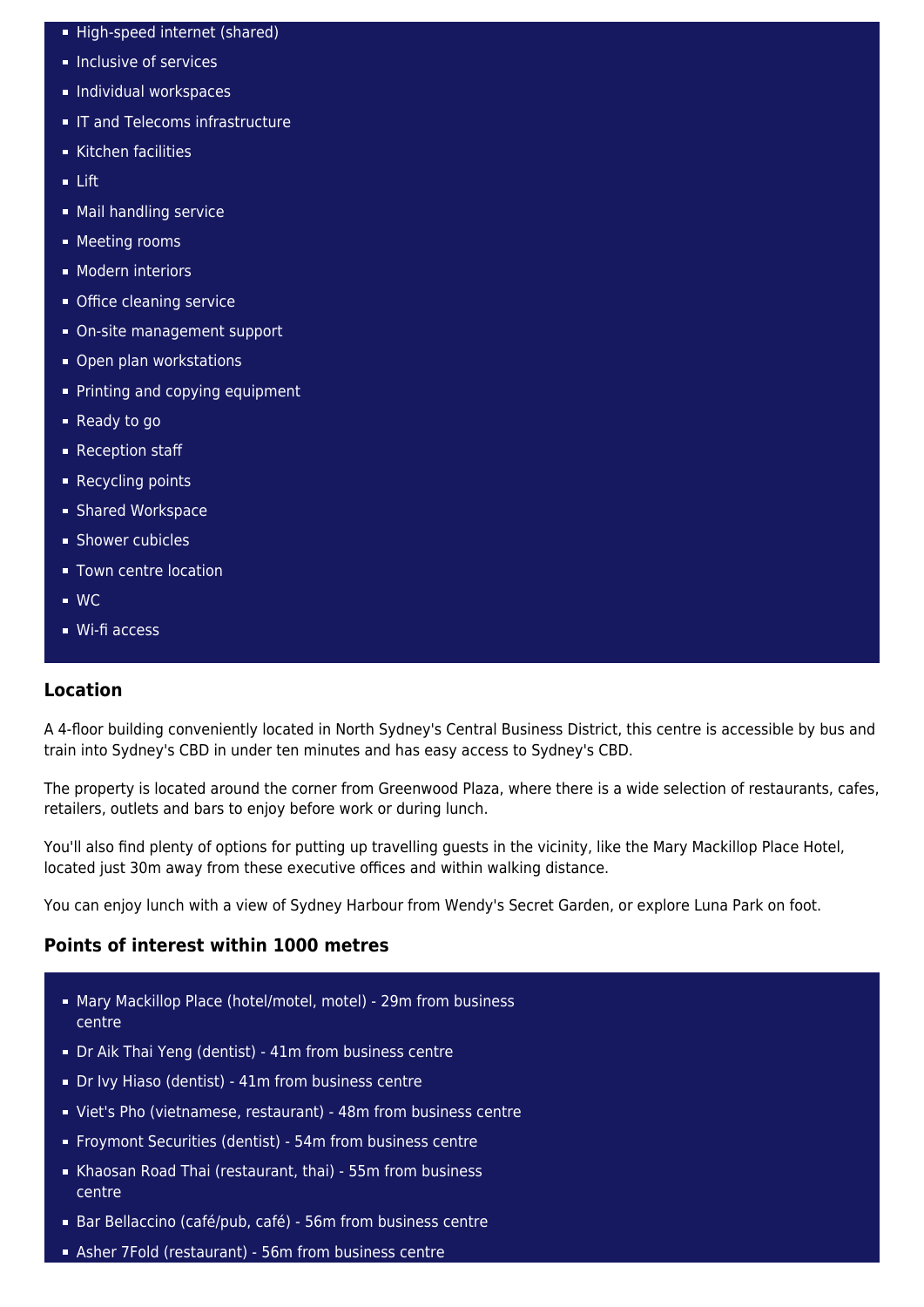- Feng Qing Shop (newsagents tobacconists) 58m from business centre
- Dermatology North Sydney (doctor) 59m from business centre
- Oral Beauty Udagawa (beauty salon) 59m from business centre
- Avo Computacare (computer supplies) 59m from business centre
- Travel Associates Blues Point (travel agents) 60m from business centre
- North Sydney Newsagency (newsagents tobacconists) 64m from business centre
- Fastway North Syd (food shops) 66m from business centre
- Greenwood Medical Centre (doctor) 68m from business centre
- Anderledy Lodge (hotel/motel) 69m from business centre
- J.A.K Fitness (fitness club center, sports center) 70m from business centre
- Candori Australia (food shops) 70m from business centre
- Ag \* Trade (beauty salon) 70m from business centre
- D M & J E Barr (repair facility) 70m from business centre
- Bus Stop Miller St Before Blue St (public transport stop, bus stop) - 70m from business centre
- Toybox Early Learning-North Sydney (child care facility, school) - 70m from business centre
- Nab Mlc (bank) 72m from business centre
- Network Associates International (beauty salon) 74m from business centre
- Pacific Destinations Australia (travel agents) 74m from business centre
- Level 1 Tours (travel agents) 74m from business centre
- Medilaze Surgical (doctor) 74m from business centre
- Greenwood Seafood Restaurant (restaurant, seafood) 75m from business centre
- Avenue (hairdressers barbers) 76m from business centre
- Good Bean (café/pub, café) 78m from business centre
- Secure Parking-54 Miller Street Car Park (parking garage) 78m from business centre
- North Sydney Bus Interchange (public transport stop, bus stop) - 80m from business centre
- North Sydney Newsagency (newsagents tobacconists) 80m from business centre
- Bus Stop Miller St Before Pacific Hwy (public transport stop, bus stop) - 80m from business centre
- Gg Espresso (coffee shop, café/pub) 82m from business centre
- Kissgoodbyetoms. Org (computer supplies) 87m from business centre
- Saint Honore Sourdough Bakery (restaurant) 87m from